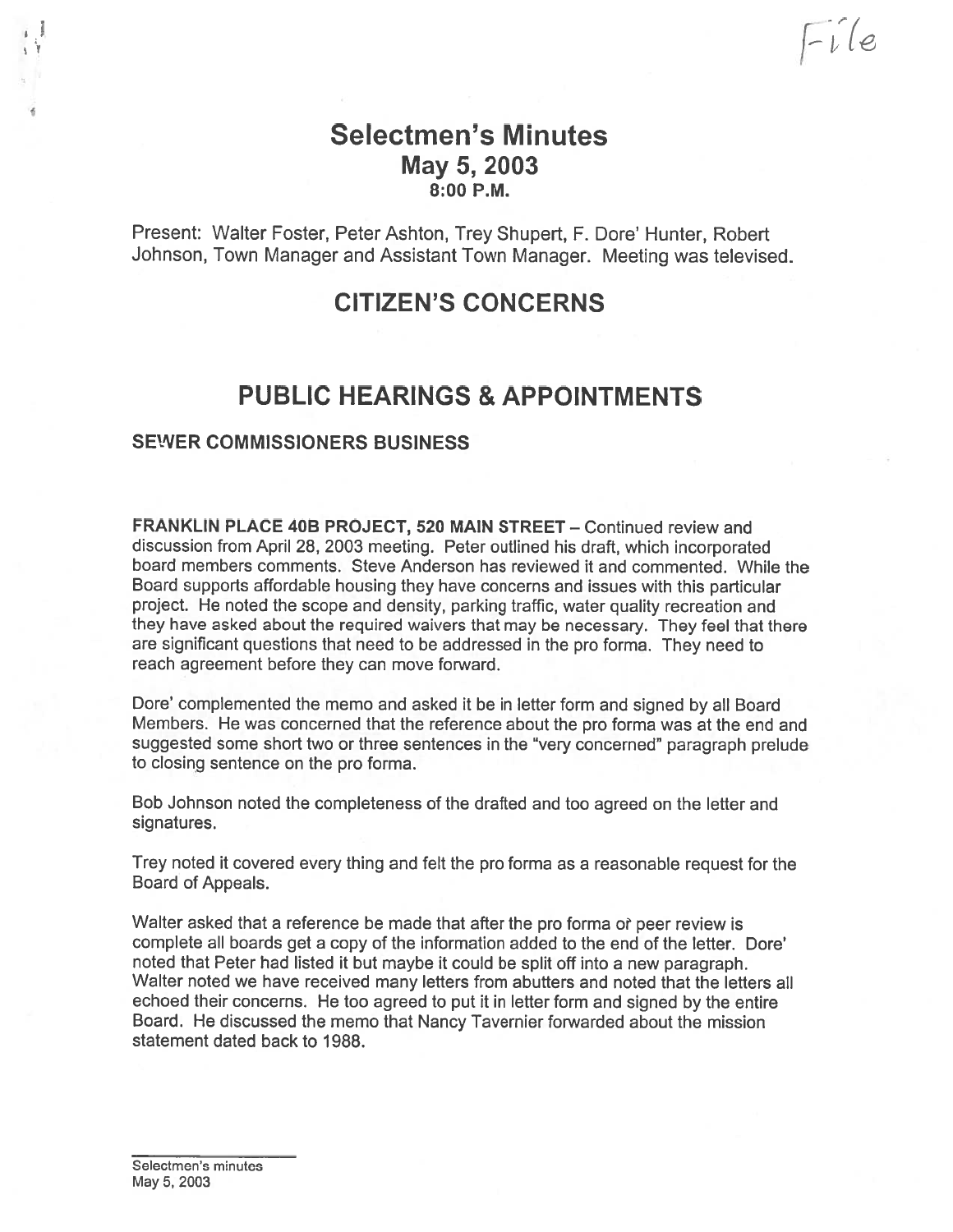Walter opened up the floor to the comments. Nancy Tavernier speaking partly from ACHC and her own opinions. She asked if the final memo that Peter wrote was in comment form or do you come to <sup>a</sup> conclusion? Walter noted that it is in <sup>a</sup> summary fashion which echoed the staff comments. Nancy explained about the materials she presented and noted that we had staff in the form of <sup>a</sup> circuit breaker at the time. But it is <sup>a</sup> very cumbersome process if you don't have staff to man it.

She was concerned about using the Master Plan compliance as <sup>a</sup> guide and it has not provided one single affordable unit. ACHC supports Franklin Place at 32 units and would suppor<sup>t</sup> less or more units. It has potential to this coming year of doubling our affordable units 16 and by the end of the year we could have 32 units.

Walter commented on the politicization of the project and that is why we had Counsel in. He reminded all that the Board of Appeals is the only party that can gran<sup>t</sup> the variance.

Betty McManus — ACHC supports the project because of the affordability. They will be deed restricted for 99 years. She has spoken to the 16 current first time owners and they appreciated what the community has made possible to them to have homeownership.

Katrina Block — Noted the process and felt that people needed to understand that the ACHC is passionate. They work very hard and it is not handled frivolous manner.

Ann Fanton —Chaired the Master Plan Committee in 1991 and she does not think that Franklin Place has been <sup>a</sup> political issue. She feels it is inconsistent with the Master Plan.

Ms. Lippincott — She is in no way against affordable housing, but they have really invested their lives to living in their house and in that neighborhood. She feels it is <sup>a</sup> very inappropriate development.

Lisa Brandon is against the development and feels that it was not appropriate in the center. She was pleased that staff was reviewing the plan and were looking into the wastewater issues.

DORE' HUNTER - Move that we all sign the letter as indicated as Peter's final draft and correspond to the ZBA to stress that if they require the hiring of appropriate people to review the subject that they do so. TREY SHUPERT — Second. UNANIMOUS VOTE

#### SELECTMEN'S BUSINESS

#### OTHER BUSINESS

### CONSENT AGENDA

TREY SHUPERT — Moved to approve the Extra Info Packet reques<sup>t</sup> for <sup>a</sup> One-Day Liquor License— DORE' HUNTER - Second. UNANIMOUS VOTE.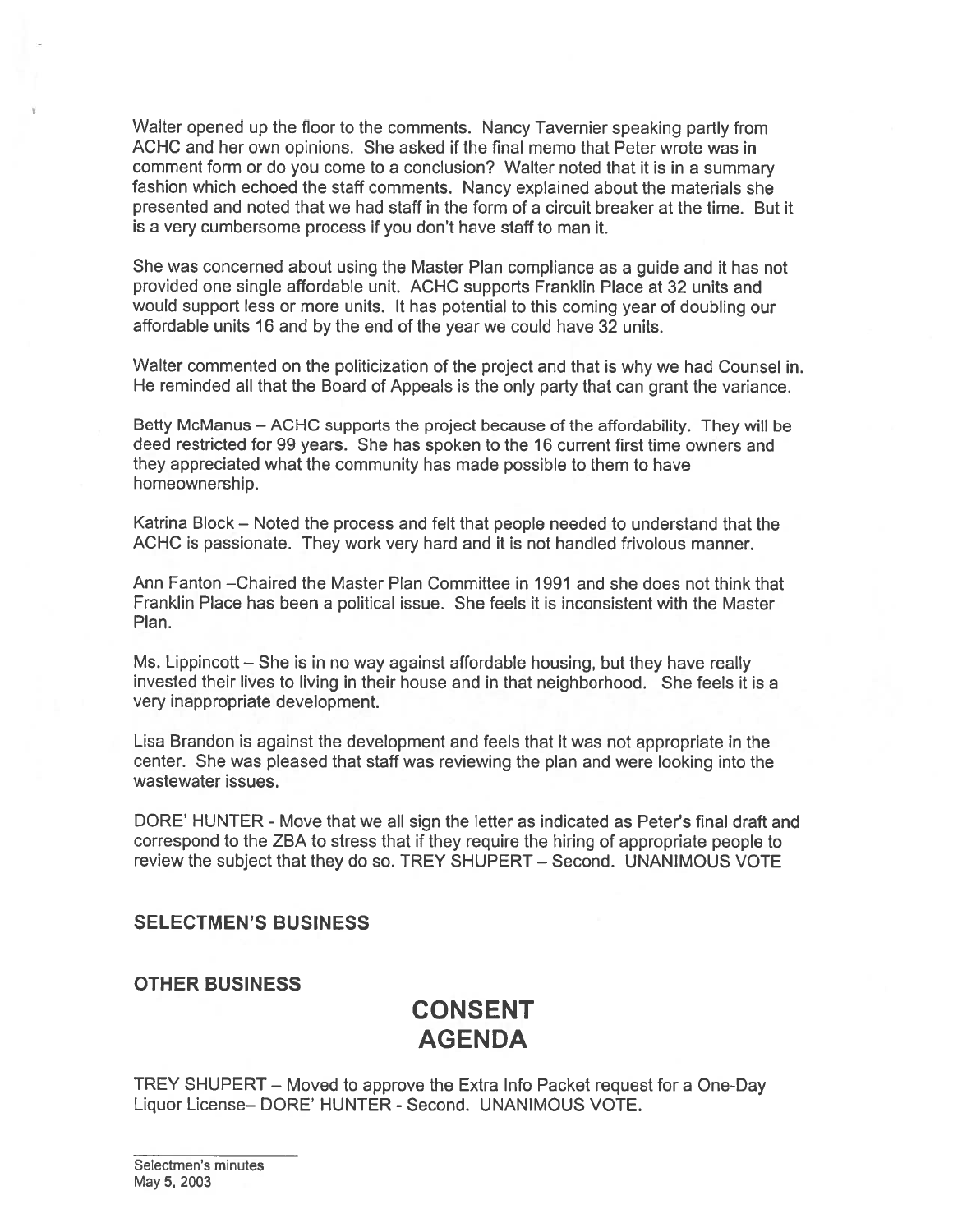## **TOWN MANAGER'S REPORT**

### **EXECUTIVE SESSION**

DORE' HUNTER Moved that the Board go into Executive Session for the purpose of litigation. TREY SHUPERT – Second. Roll Call taken, All Ayes

oun Christine Joyde Recording Clerk

Clerk. **Date**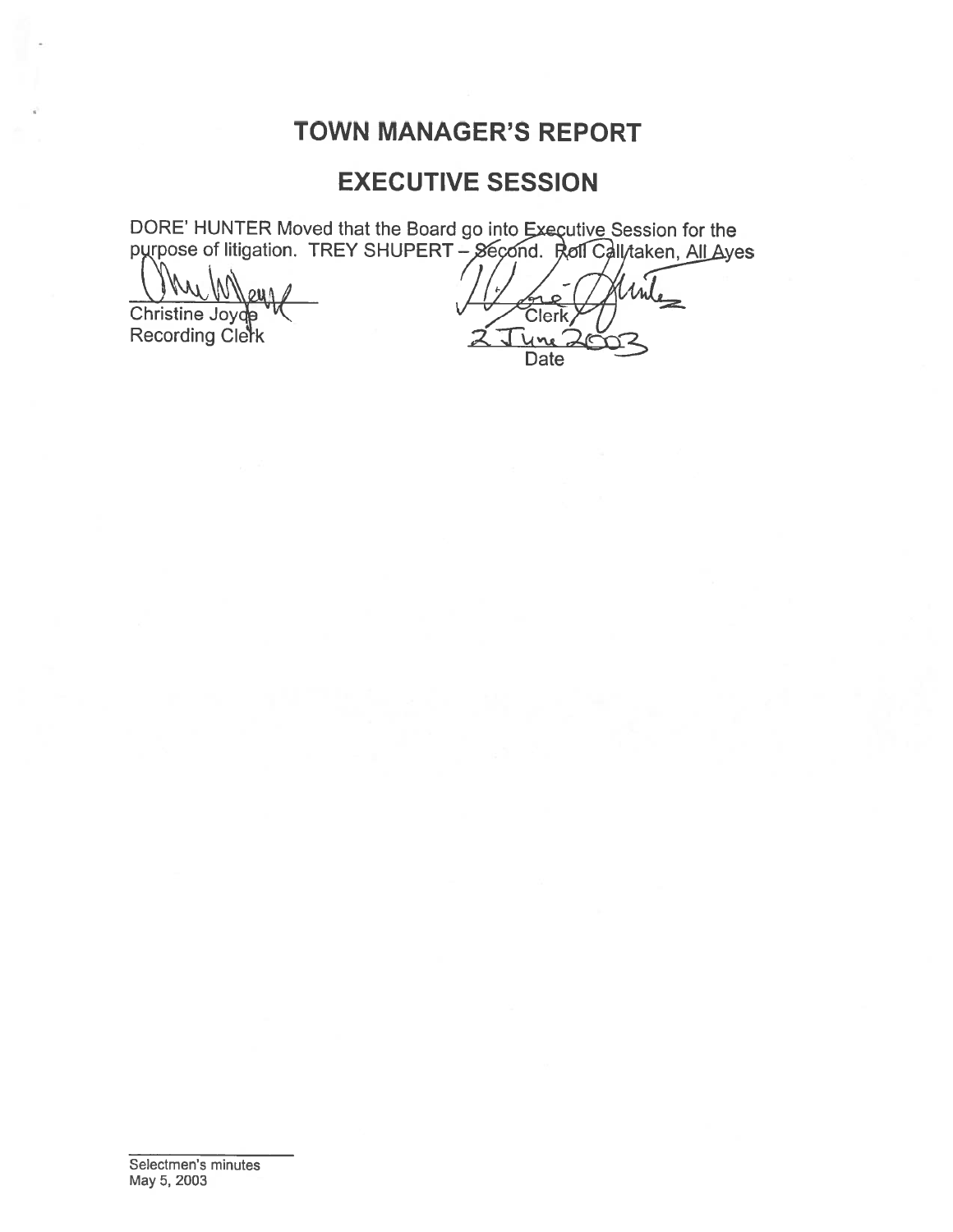#### May 2, 2003

TO: Board of Selectmen, Sewer Commissioners

FROM: Walter Foster, Chairman

SUBJECT: Selectmen and Sewer Commissioners Report

# May 5, 2003 MEETING BEGINS AT 8:00 P.M.

- I. CITIZEN'S CONCERNS
- II SEWER COMMISSIONER'S BUSINESS
- III. PUBLIC HEARINGS & APPOINTMENTS
- 1. 8:00 FRANKLIN PLACE, 40B PROJECT 520 MAIN STREET Enclosed please find Materials in the subject regard.

### IV. SELECTMEN'S BUSINESS

- 2. OTHER BUSINESS
- V CONSENT AGENDA
- VI. TOWN MANAGER'S REPORT
- VII EXECUTIVE SESSION
- ARRTIMBTA RIGHT OF WAY  $3.$

#### ADDITIONAL INFORMATION

Enclosed please find additional correspondence that is strictly informational and requires no Board action.

#### FUTURE AGENDAS

To facilitate scheduling for interested parties, the following items are scheduled for discussion on future agendas. This IS NOT <sup>a</sup> complete Agenda.

May 19, 2003

#### GOALS 2002-2003

- 1. Labor Negotiations & Improve Labor Relations environment (Peter/Trey)
- 2. Improve Communication with Town Boards (Peter/Trey)